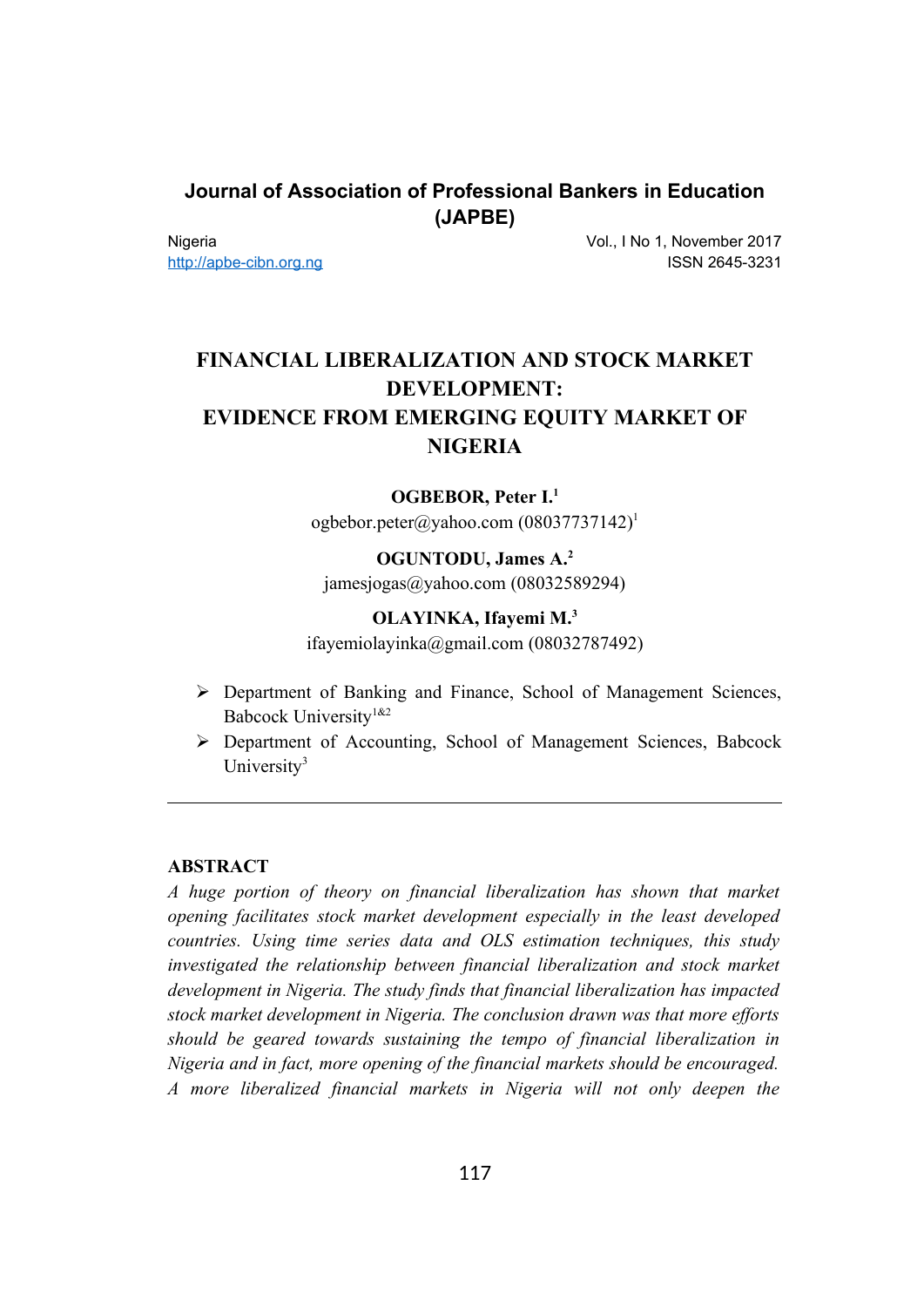*development of the stock market but will lead to greater macro-economic development of the country.*

**Keywords:** Financial Markets, Structural Adjustment Programme, Foreign Direct Investment.

#### **INTRODUCTION**

The Structural Adjustment Programme (SAP) introduced in 1986 led to the opening up of the hitherto closed Nigerian economy whereby the divestment of government ownership of companies on the one hand and financial reforms on the other eventually led to the liberalization of Nigeria's financial markets including the stock market that enabled foreign participation in the trading of equities and other securities locally. The general belief is that financial liberalization leads to economic growth and development, although, with certain variations.

Miles (2002) argues that the recent opening in emerging financial markets has generated a large literature with many commentators predicting that such liberalization will increase the inflow of foreign capital, leading to greater financial development and economic growth while Haider, Khan, Saddique and Hasmi (2017) emphasized the significance of liberalization to the sensational growth in global flow of foreign direct investment (FDI) and portfolio equity in the course of recent decades. Puryan (2017) states that nowadays financial development is introduced as an important factor for economic growth while the causality direction between these two variables is the bone of contention among economists.

In the same vein, Kawakatsu and Morey (1999) notes that over the last decade, most emerging market countries have changed their laws to allow foreigners to invest legally in their markets. They added that foreign investors can now directly invest in emerging stock market equity, buy closed-end country funds and even use American Depository Receipts to enter emerging stock markets; arguing further that this is in contrast to the early 1980s when there was no legal method for foreigners to invest in emerging market equity. On the policy front, Dermirguc-Kunt and Levine (1996) argue that many countries have reformed their laws and regulations and removed capital controls and other barriers to attract foreign portfolio flows.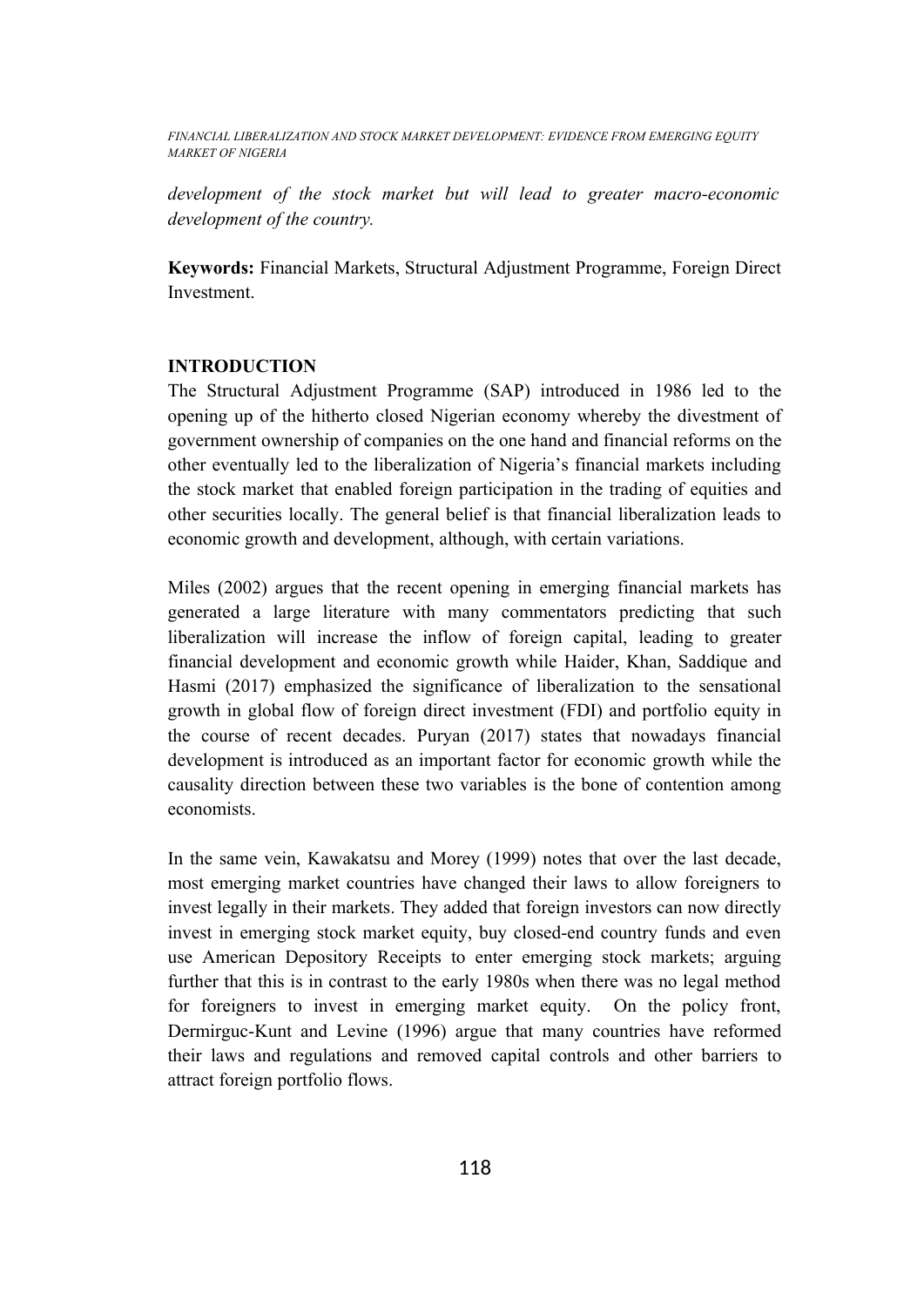Hassan, Babafemi and Jakada (2016) point out that the Nigerian financial market comprises the money market, capital market, stock market and foreign exchange market as well as the institutions and channels that facilitate the smooth intermediation of financial transactions in the economy. The argument of Njogo and Ogunlowore (2014) is that the development of the capital market is one of the key factors necessary for economic growth of a nation especially for an emerging economy like Nigeria.

One of the important ways of measuring effects of stock market performance on economic growth and development is stock market capitalization expressed as a percentage of gross domestic product which is generally regarded as a measure of the size of the market in relation to the whole economy. This informs the reason why stock market development was adopted as the dependent variable while financial liberalization index (proxy by percentage change in foreign investors' ownership of traded shares) is the independent variable in this study. But the overriding question remains: how has the stock market in Nigeria performed following financial markets liberalization? In order to satisfactorily answer this question, this study seeks to empirically examine the impact of financial liberalization on stock market development in Nigeria.

Based on the foregoing, this study is important for many reasons. Firstly, a major reason justifying this study is the degree of development of the stock market following liberalization. With liberalization of the financial market, the stock market was expected to attain a higher degree of development such that when the equity culture is entrenched, the stock market will be a veritable source of national growth and development. This study will examine how liberalization has impacted the stock market development in Nigeria within the period: 1986 – 2016.

Secondly, this study equally extends the dating pattern of liberalization adopted by Bekaert, Harvey and Lundblad (2003) in which they argue that dating is a critical exercise and that only when dates are established can research begin to measure the impact of liberalization. Kawakatsu and Morey (1999) also argue that identification of liberalization date has been the most significant part of the study of financial markets liberalization. This study addresses the short-comings identified by Kawakatsu and Morey (1999) regarding the liberalization index in Nigeria. In fact, they excluded Nigeria from their empirical analysis due to what they described as absence of valid liberalization index. However, a host of studies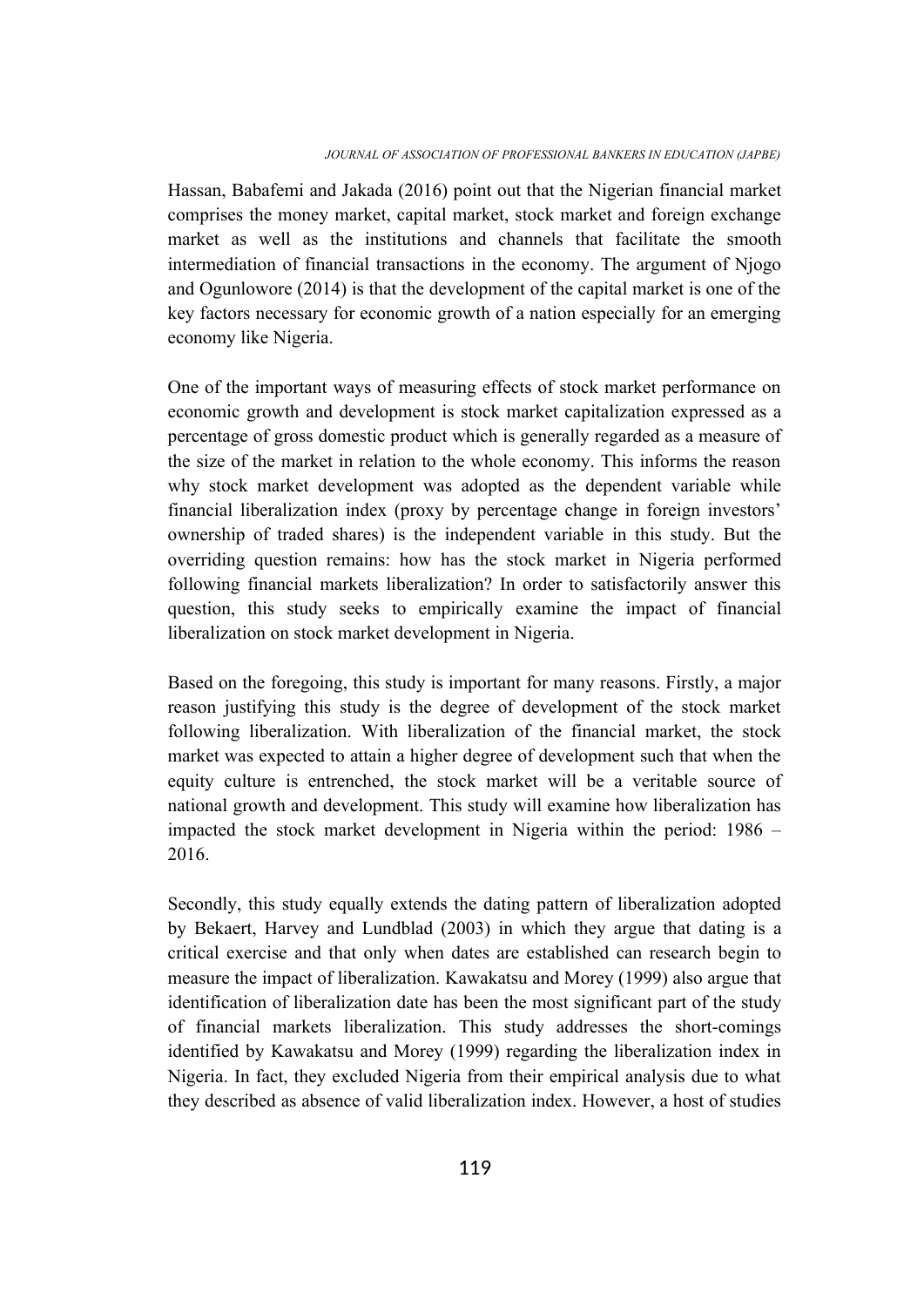has been able to address this short-coming: Bekaert, Harvey and Lundblad (2003) identified August, 1995 as date of financial liberalization and May 1998 as first country American Depository Receipts introduction; Miles 2002 identified August, 1998 as official liberalization date and Jefferris and Smith (1995) argue that official restriction on foreign participation were removed in 1995.

Thirdly, this work will add to the growing literature on the effects of financial liberalization on stock market development especially within the context of an emerging market. Harvey (1995) informs that the World Bank considers the Nigerian stock market emerging on account of the market being in a developing country. The stock market in Nigeria prior to financial market liberalization was characterized by paucity of financial instruments, low turnover ratio, and the dominance of government securities. Other features of the market include: poor infrastructure, illiquidity, inactive bond market, non-automation of trading system and large unclaimed instruments, among others. It was generally believed that these problems will be ameliorated by financial market liberalization. Liberalization was expected to lead to stock market development which would enable domestic financial institutions duplicate innovations from their more advanced counterparts by offering options and other derivative instruments that are important for shaping the direction and pace of economic growth and development.

Although, the market has witnessed growth in key market indicators such as allshare index and market capitalization in recent years but it could not withstand the debilitating effects of the last global economic meltdown. Investments worth billions of dollars were wiped off despite the long-held belief that financial market liberalization will lead to market stability. Does this, therefore, mean that after several years of so-called stock market liberalization, most of the expected benefits have eluded Nigeria?

With the foregoing, the basic issue that requires investigation is whether financial liberalization has improved stock market development in Nigeria. The study contributes to the literature apart from reasons already adduced above by specifically relating the development of the stock market to financial liberalization of the economy.

The hypothesis tested is that there is no significant relation between financial liberalization and stock market development in Nigeria.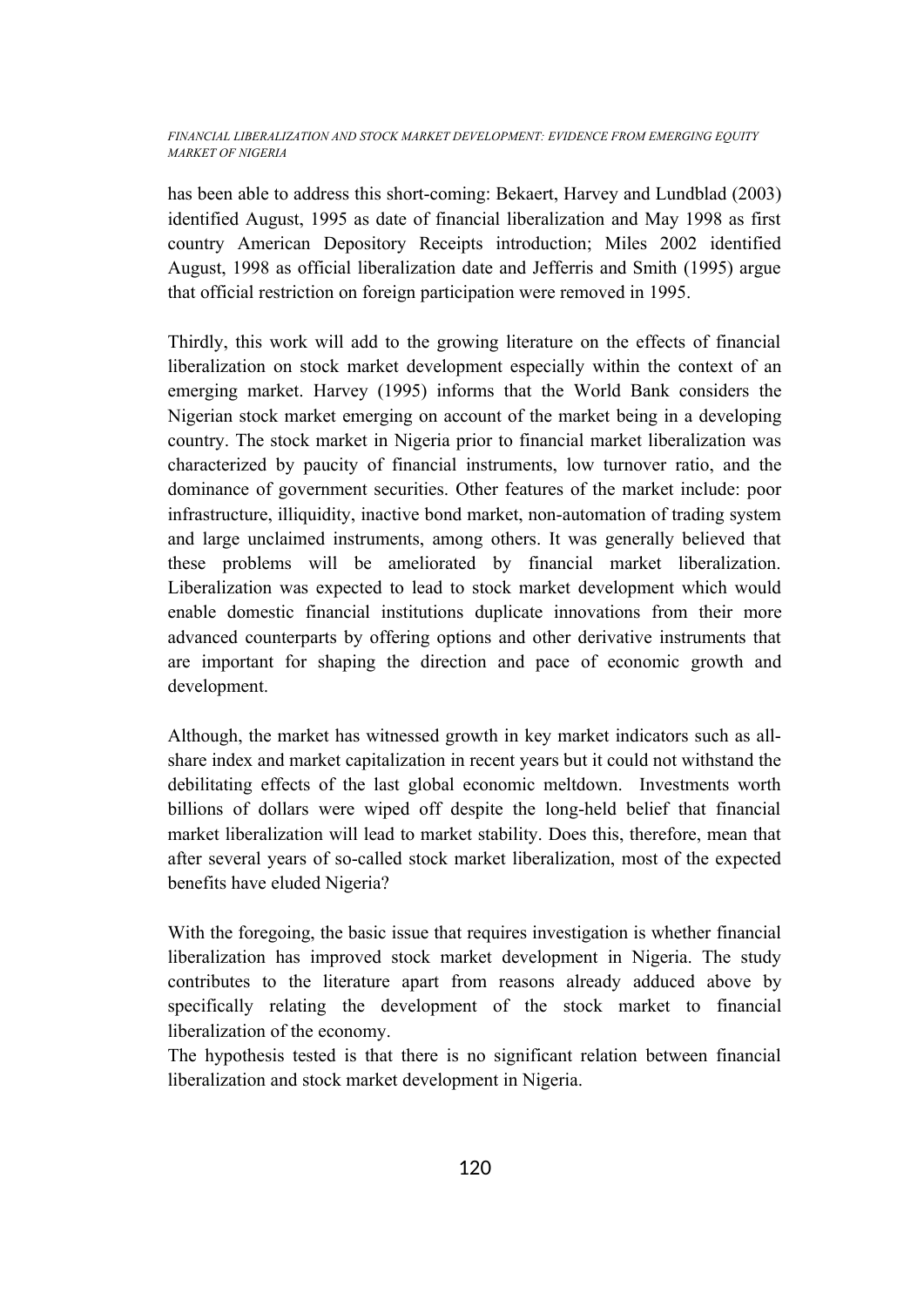## **REVIEW OF RELATED LITERATURE**

Theories justifying the importance of financial liberalization abound. Henry (2000) notes that a stock market liberalization is a decision by a country's government to allow foreigners to purchase shares in that country's stock market. Puryan (2017) states that financial development is defined as a process that leads to development in quality, quantity, and efficiency of financial intermediaries' services. Odo, Anoke, Onyeisi and Chukwu (2017) explain that capital market is the market for buying and selling of medium/long term investment or financial instruments (equities and debt) in form of stocks and bonds of more than one year.

Ferson and Harvey (1993) point out that the national equity markets are assumed to be perfectly integrated in a global economy with no barriers to extra national equity investments, no taxes, no transactions or information costs. However, they were quick to point out that this line of argument is extreme, that is to say, it is a baseline case.

Levine and Zervos (1998) imply that lowering international investment barriers will promote economic development. They point out that if policy makers have the patience to weather some short-run volatility, liberalizing restrictions on international portfolio flows and the repatriation of dividends and principal offers expanded opportunities for economic development.

It therefore presupposes that the capital market has become a critical pedestal on which a modern economy revolves and the argument of Njogo and Ogunlowore (2014) in this direction is that a well-developed capital market portrays one of the common features of a modern economy and it is reputed to perform some necessary functions which promote economic growth in any nation. Azmeh, Al Samman and Mouselli (2017) contend that financial systems contribute to the process of economic development.

The argument of Ngongang (2015) is that the theory of the relationship between financial development and growth has witnessed a renewal of interest during the 1990s. Auzairy, Ahmad and Ho (2011) state that based on the theoretical prediction of standard International Asset Pricing Model (IAPM), the liberalization of foreign ownership of local equities would increase the equity price index of emerging markets and these result in an increase in equity market returns.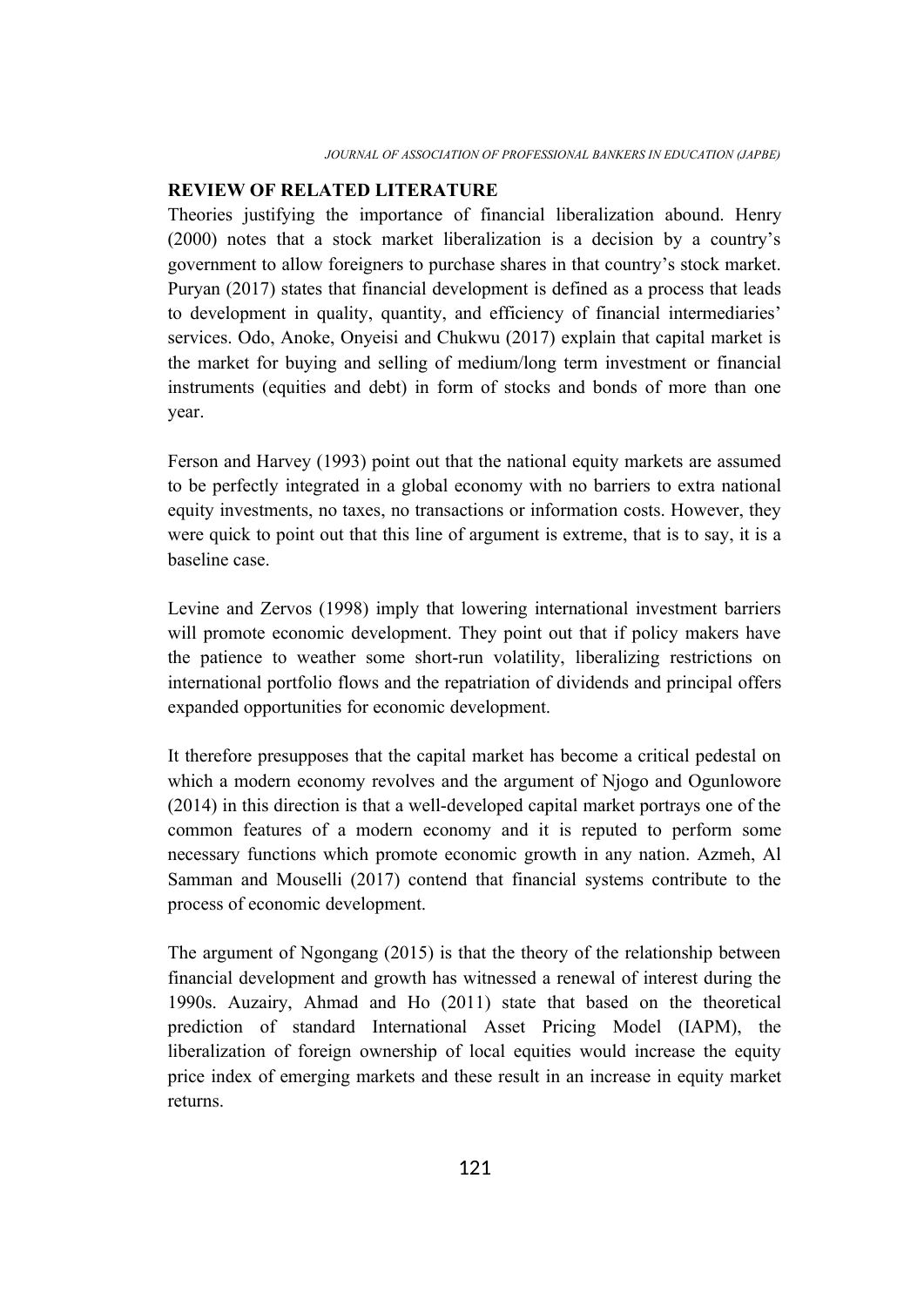Segmentation being a barrier to benefits derivable from liberalization, Hunter (2006) justifies liberalization by stating that in the 1980s, several developing economies liberalized their stock markets in order to precipitate their integration into the world capital market and Abida, Sghaier and Zghidi (2015) explain that efficiency of financial markets matter to economic growth.

 A well-developed stock market will among other things enhance resource allocation. Arestis, Demetriades and Luintel (2001) argue that less-risky assets and easy access to capital markets improve the allocation of capital, an important channel of economic growth.

In this direction, Quixima and Almeida (2014) postulate that the basic argument points to the fact that financial development may promote economic growth through resource allocation efficiency, but economic growth also leads to increased demand for credit that should support the development of the financial sector. This line of reasoning was followed by Maduka and Onwuka (2013) when they drew attention to the type of relationship between economic growth and financial sector. They noted that such a relationship is dynamic, such that the latter, at one stage influences the former, while at another stage, the former may influence the latter.

It is pertinent to point out that the enthusiasm to open up may lead to some unexpected consequences. One of which is the over borrowing syndrome as pointed out by Mckinnon and Pill (1996) while expositing on credible liberalization and international capital flows with particular attention to banks. They point out that one of the main features of an over borrowing episode include the culmination of a financial crisis, capital flight, and recession, often forcing an uncontrolled, deep devaluation of the currency, with a resurgence of inflation. This is true as uncontrolled capital flows may lead to the influx of speculative "hot money" that may become hurting to the recipient economy in a boom-bustcycle. In fact, there is pessimism concerning the overall benefits of financial liberalization.

This was expressed by Akinsola and Odhiambo (2017) when they assert that the belief that financial liberalization will bring the desired connection between economic growth and financial systems has not been substantiated in reality. Furthermore, they draw attention to the fact that various other authors have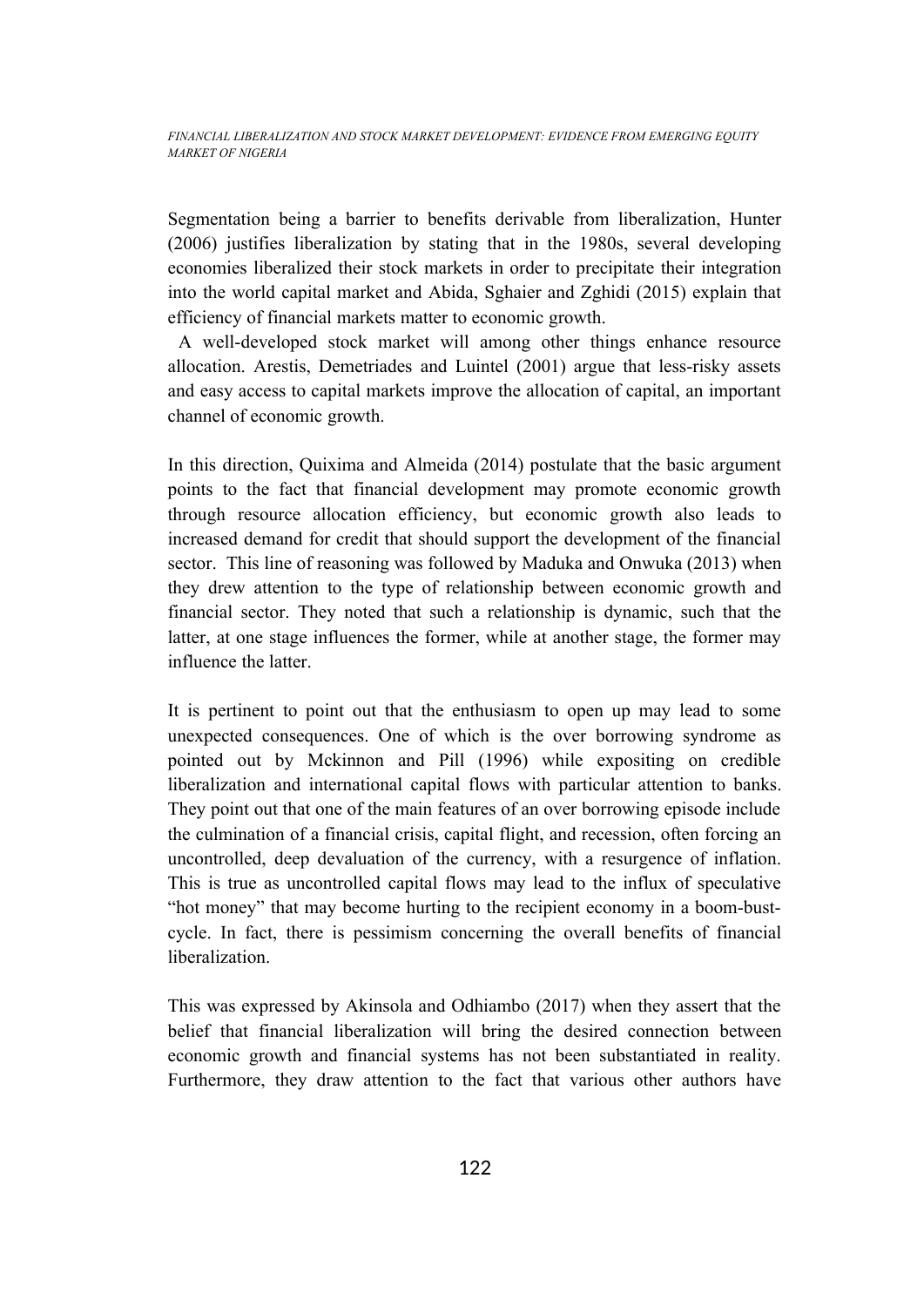criticized financial liberalization policies and claimed that past financial crises are in fact linked with such policies.

On their part, Aigbovo and Izekor (2015) are of the opinion that the relationship between stock market development and economic growth has been a debatable issue in finance and economics. They identify proponents of both the positive and negative schools of thought. The negative school of thought, according to them says that the alleged positive linkage between stock market development and economic growth is not proven and at best is ambiguous. It is pertinent to draw attention to what can be regarded as the origin of financial liberalization. Orji, Ogbuabor and Anthony-Orji (2015) point out that financial liberalization became a useful and important monetary policy in many countries following the directive from the "Washington Consensus" or "Bretton Woods".

Financial liberalization on a wider dimension is a conscious effort on the part of the liberalizing government to lessen control of economic regulation and reasonably by creating a legal framework to achieve such a purpose. The process is quite unlike the view: "where enterprise leads finance follows" which was noted by Levine (1997) that presupposes that economic development creates demands for particular types of financial arrangements and the financial system responds automatically to these demands. He asserted that some economists just do not believe that the finance growth relationship is important.

Inevitably, financial liberalization propels channels of financial transmission towards greater efficiency. It leads to the deepening of financial markets such that the evolution of financial markets following liberalization compliments the legal and regulatory systems hitherto in place. For instance, Levine, Loayza and Beck (2000) show that countries which efficiently impose compliance with laws tend to have better developed financial intermediaries than countries where enforcement is more lax.

More importantly, a tightly coupled financial system impedes the competitiveness and efficiency of the financial system of such an economy. This explains the reason why nations especially emerging ones contend for financial liberalization to enable a free flow of foreign capital which remain scarce to their economies. Financial markets reforms impact banks and the equities markets in various ways; but mainly through institutional development and enhancement of liquidity respectively. For example, Levine and Zervos (1998) show that banking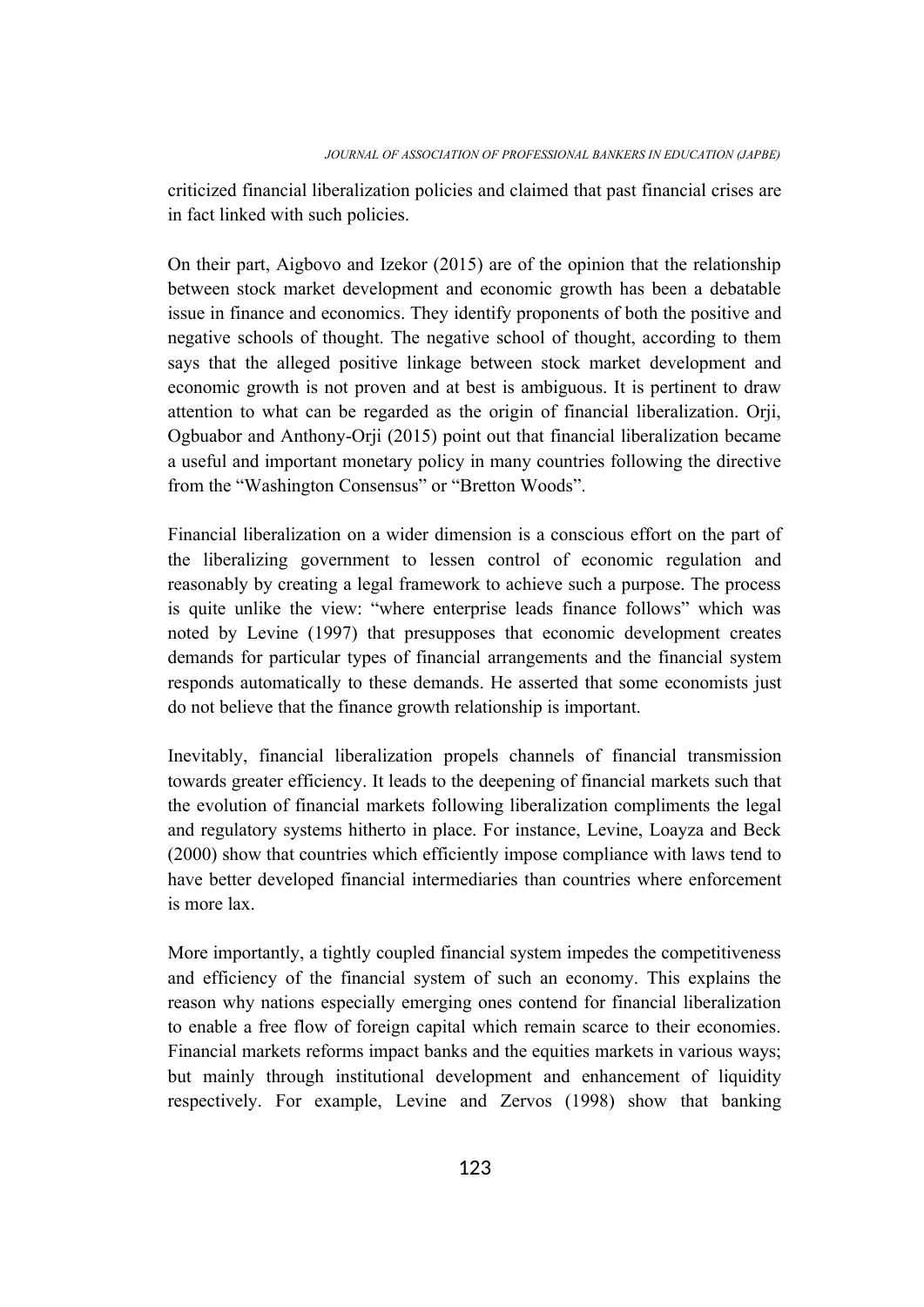development and stock market liquidity are both good predictors of economic growth.

While the overall benefits of financial markets liberalization are immense, the endogenous growth theory on the other hand supports the idea of the adoption of better domestic theories and type of financial structure as also contributing to the differences in the growth rate of countries. Greenwood and Smith (1997) postulates that market formation is an endogenous process. This, perhaps, informs the opinion of Klenow and Rodriguez-Clare (1997) when they state (inter-alia): Faster-than-average growth could be explained as the result of adoption of better policies and an improvement of institutions that permit those countries to benefit more from frontier technology.

It must, however, be stressed that while the benefits of liberalization can be acknowledged generally especially with regards to emerging economies; there are some pitfalls that are too glaring to ignore. In fact, the success of liberalization makes emerging markets to be gullible with respect to their appetite for foreign flow of capital. Arguing along this line, McKinnon and Pill (1996) enthuse "because banks fail as efficient information conduits between depositors and borrowers, excessively optimistic expectations about the success of the reform are created among domestic residents, international investors, and the policy authorities." Continuing, they state that initially, improved economic performance and large inflows of foreign capital justify such optimism; explaining that only later do the sustainability conditions bind so that the economy collapses into a recession, financial crisis, and capital flight

The stock market is the avenue through which the capital market function properly since it is the platform for trade facilitation in the capital market. It is the centre-point of activities in the capital market. Ezeoha, Ogamba and Onyiuke (2009) state that all over the world the capital market has played significant roles in national economic growth and development; pointing out that one intermediary in the market that operates as a rallying point for the overall activities is the stock exchange.

Stock market development provides a platform that helps in improving the allocation of capital and thus enhancing the prospects of long-term economic growth (Adigwe, Nwanna&Amala, 2015). King and Levine (1993) find that higher levels of financial development are positively associated with faster rates of economic growth. On their part, Josiah, Samson and Akpeti (2012) explain that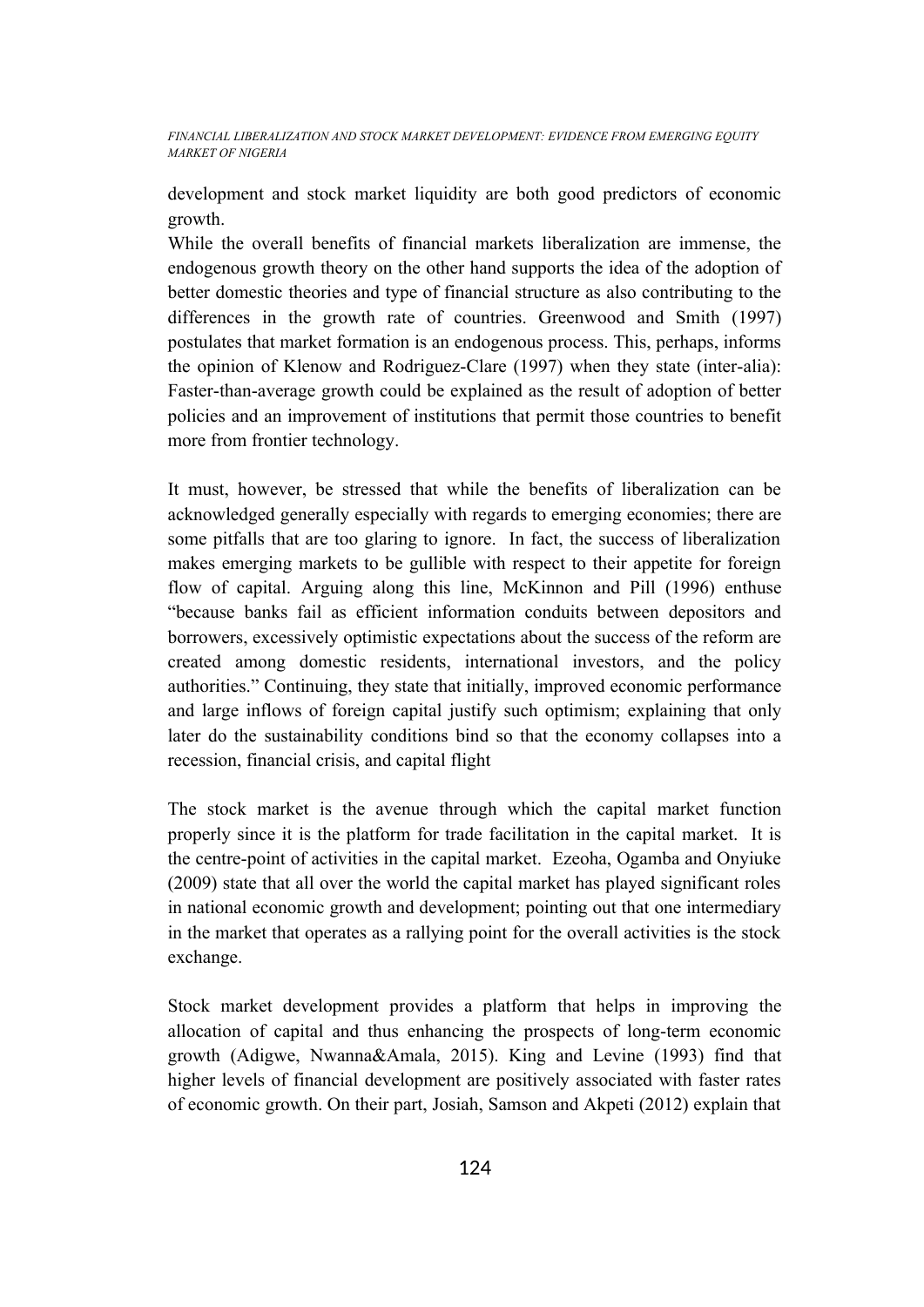the capital market is the prime motor that drives any economy on its part to growth and development because it is responsible for long-term growth (capital formation); arguing further that the money market only complements the capital market by providing the necessary working capital to support gross fixed capital formation. Olokoyo and Ogunaike (2011) opined that the stock market is the aspect of the financial system which mobilizes and channels long term funds for economic growth. Thus, the overall development of the economy is a function of how well the stock market performs (Lawal&Okunola, 2012).

#### **METHODOLOGY**

This study focuses on the effects of financial liberalization on stock market development of Nigeria from 1986 to 2016. This is the period of financial market liberalization in Nigeria beginning from the policy pronouncement by the government till the period regarded as immediate post major liberalization period in Nigeria.The research adopted the ratio of stock market capitalization to gross domestic product as proxy for stock market development. Yartey (2008) points out that a key indicator of stock market development is the market capitalization ratio (market capitalization as a proportion of GDP). The model tested is:

Impact of financial market liberalization on stock market development (SMD) where:

$$
SMD = a + \beta Lib + \varepsilon i
$$

Where β1 = the co-efficient effect; SMD = Stock Market Development, *Lib*= Financial Liberalization, and  $i =$  the *i*th observation since the data is time serial.

In order to measure stock market developments surrounding the stock market liberalization events, end of year data (total market capitalization, the real gross domestic product and value of foreign ownership of shares traded on the Nigerian Stock Exchange) covering the period: 1986 – 2016 were employed. Stock market capitalization and data on foreign ownership of shares on the local bourse were obtained from the Nigerian Stock Exchange being the only stock exchange in Nigeria. Also, financial liberalization is proxied by the percentage change in foreign ownership of listed equities on the Nigeria Stock Exchange using percentage change of the value of transactions. Data on the gross domestic product were obtained from the statistical bulletin of the CBN (various issues).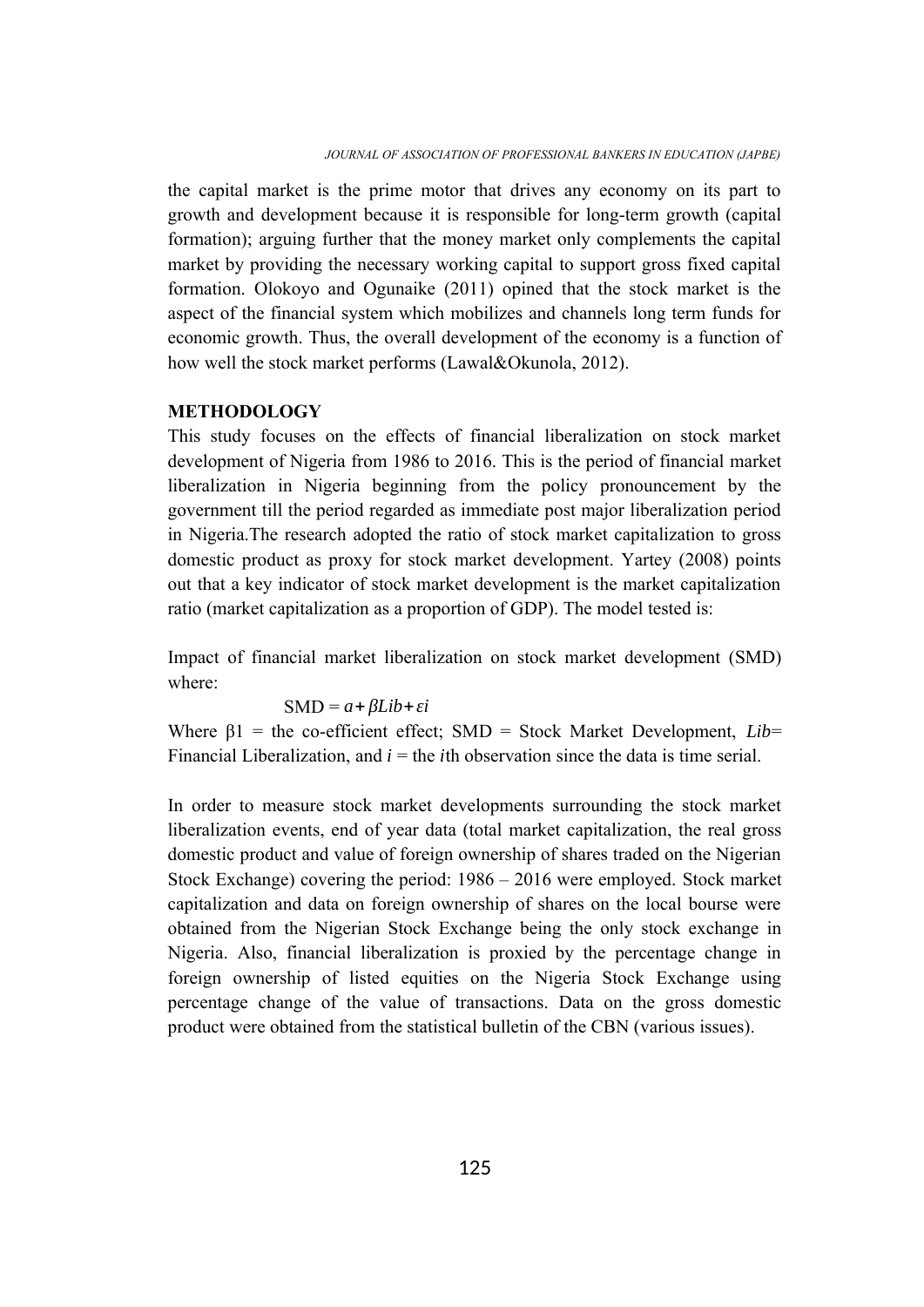

#### **ANALYSIS AND DISCUSSION**

**Graphical representation of the variables of interest Researcher's output, E-views 2018**

| Table 4.1: Regression Model |  |
|-----------------------------|--|
|                             |  |
|                             |  |

|                 | <b>MODEL</b> |                  |          |        |  |
|-----------------|--------------|------------------|----------|--------|--|
| Variable        | Coefficient  | <b>Std Error</b> | т        | Prob.  |  |
|                 | 2.672239     | 2.470037         | 1.081862 | 0.2885 |  |
| FL              | 0.009997     | 6.25E-06         | 1599.913 | 0.0000 |  |
| <b>R-Square</b> | 0 99         |                  |          |        |  |

**Researcher's output, Eviews 2018** Dependent Variable: SMD

SMDt = α1 + β1FLt + µ1……....equation (1)

The regression estimate of model shows that FL has an effect on SMD. This is indicated by the signs of the coefficients, that is  $\beta_1$  is 0.009 which is more than 0. This  $(\beta_1)$ result is consistent with a-priori expectations that FL will have a positive effect on SMD.From Table above, the size of the coefficient of the independent variable  $(\beta_1)$  shows that a 1 billion naira increase in the FL will lead to a 0.009billion naira increase in SMD. Also, the overall R-square of the model showed that 99% variations in SMD can be attributed to FL used in this study, while the remaining 1% variations in SMD is caused by other factors not included in this model. This shows a good explanatory power of the model. However, the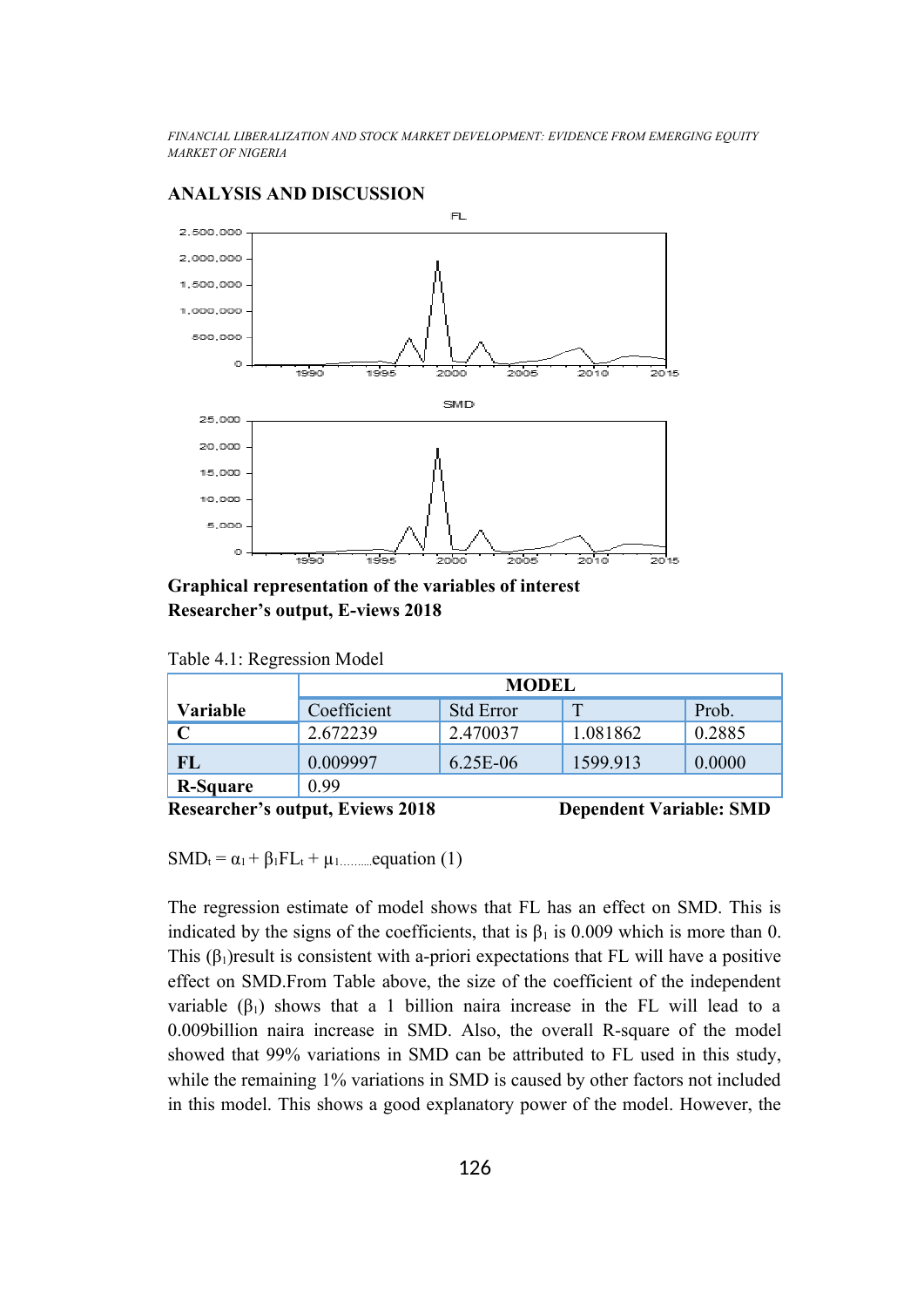F-test showed a probability value of 0.000 which indicates that the explanatory variables are statistically significant because this is less than 5%, the level of significance adopted for this study. Therefore, the model is statistically significant. Thus, the null hypothesis that FL has no significant effect on SMD is rejected.

## **Post Estimation Tests**

Breusch-Godfrey Serial Correlation LM Test:

| F-statistic      | 0.002043 | Prob. $F(2,26)$     | 0.9980 |
|------------------|----------|---------------------|--------|
| $Obs*R$ -squared | 0.004714 | Prob. Chi-Square(2) | 0.9976 |

Breusch-Godfrey Serial correlation LM test is a test of serial correlation for time series data. The null statement for this test is that the series has no serial correlation. The p-value of our observation and R-squared is 0.99 which is more than the statistical threshold of 5%, thus we may not reject the null. The series is then not having evidence of severe serial correlation. Meaning that, the figure of a particular year cannot be used to correctly predict that of other future years.



**Normality Test**

From the result above the probability value of Jarque-Bera is more than 0.05 thus we do not reject the null hypothesis (the null is that the residuals are normally distributed) because our P-value is 0.21. The guideline is that the residuals should be normally distributed which is the same as our result hence we are comfortable with our result because it shows that the residuals of our model is normally distributed.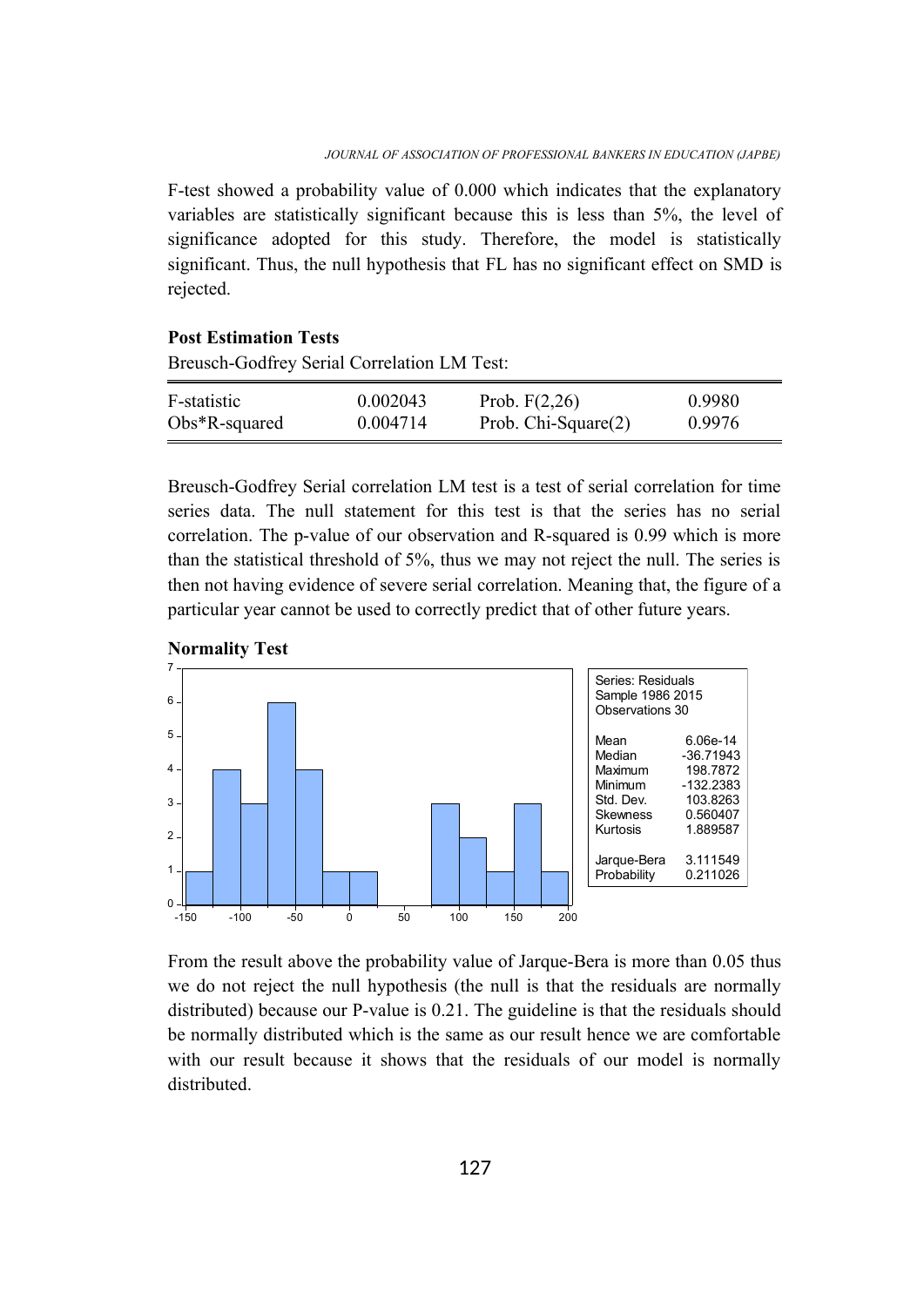All the post estimation test results presented have helped prove that the models in this study meet the criteria for deriving a good regression model. Which is that; the series residuals must be normally distributed, there must not be serial correlation and that the model must be linear. All of these criterions had been reasonably satisfied meaning that the results/findings from the models are useful for decision making and they are reliable.

#### **Discussion of Findings**

Prior literature (Miles, 2002) opinion that financial liberalization play a pivotal role in increasing the inflow of foreign capital, Kawakatsu and Morey (1999) also argue that identification of liberalization date has been the most significant part of the study of financial markets liberalization. This study addresses the shortcomings identified by Kawakatsu and Morey (1999) regarding the liberalization index in Nigeria. Miles, (2002) assertion is consistent with the finding of the present study, where it was found out that financial liberalization have a significant (p-value of 0%) effect of 99% on stock market development.

This result and finding are in line with Adigwe, Nwanna and Amala, (2015) which examines the relationship between stock market development and liberalization in Nigeria. Ordinary least squares regression (OLS) was employed. The results indicated that there is a positive relationship between the variables used and suggested the pursuit of policies geared towards rapid development of the stock market.

#### **Summary and Conclusion**

Financial liberalization has been shown through the regression analysis to have effects on stock market development in Nigeria, hence, the null hypothesis that financial liberalization has no significant effect on stock market development has been overturned, therefore, should be jettisoned. The conclusion is that since financial liberalization has positively impacted stock market development, efforts should be geared by all stake-holders (policy makers, regulatory authorities, members of the legislative arm of government, the judiciary, among others) should ensure that the level of market opening is entrenched, contracts should be enforced and market discipline maintained so that the Nigerian stock market can attain the enviable status of world stock markets, for example, the New York Stock Exchange.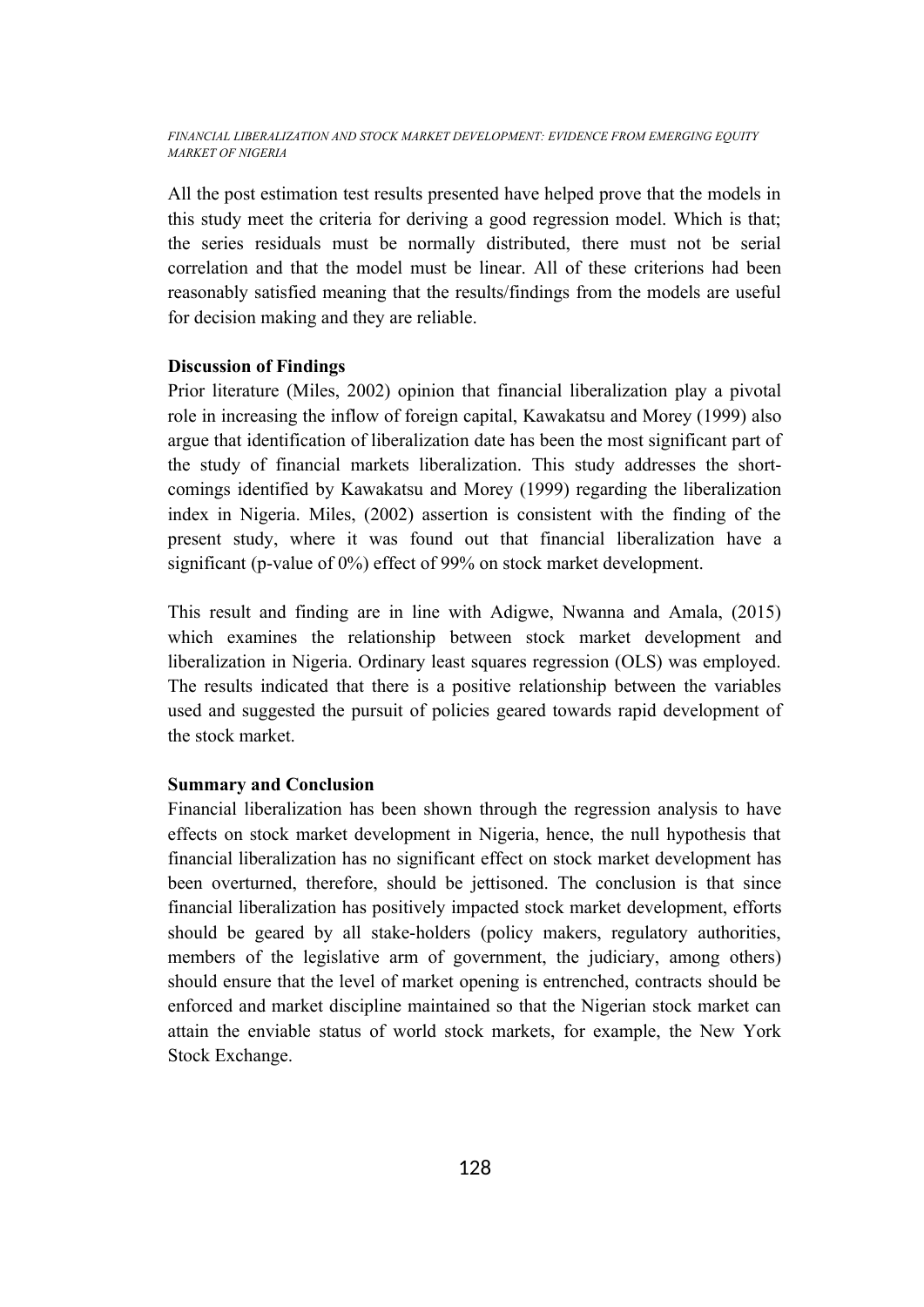#### **REFERENCES**

- Adigwe, P. K., Nwanna, I. O. &Amala, A. (2015). Stock Market Development and Economic Growth in Nigeria: An Empirical Examination (1985 - 2014). *Journal of Policy & Development Studies, 9(5): 134 – 154.*
- Abida, Z., Sghaier, I. M. &Zghidi, N. (2015). Financial Development and Economic Growth: Evidence from North African Countries: *Economic Alternatives, Issue 2*
- Aggrawal, R., Inclan, C. & Leal, R. (1999). Volatility in Emerging Stock Markets. *Journal of Financial & Quantitative Analysis, 34(1): 33 – 55.*
- Aggarwal, R., Klapper, L. &Wysocki, P. D. (2005). Portfolio Preferences of Foreign Institutional Investors. *Journal of Banking & Finance, 29: 2919 – 2946.*
- Aigbovo, O. &Izekor, A. O. (2015). Stock Market Development and Economic Growth in Nigeria: An Empirical Assessment: *International Journal of Business and Social Science, Vol. 6, No. 9(1)*
- Akinsola, F. &Odhiambo, N. M. (2017). The Impact of Financial Liberalization on Economic Growth in sub-Saharan Africa: Economics and Finance. 5: 1338851
- Al-Khazali, O. M. (2004). The Generalized Fisher Hypothesis in the Asian Markets. *Journal of Economic Studies, 3(2): 144 – 157.*
- Al-zubi, K., Al-rjoub, S. & Abu-Mhareb, E. (2006). Financial Development and Economic Growth: A New Empirical Evidence from the MENA Countries, 1989 – 2001. *Applied Econometrics & International Development*, *6 (3): 137 – 150.*
- Arestis, P., Demetriades, P. O. &Luintel, K. B. (2001). Financial Development and Economic growth: The Role of Stock Markets. *Journal of Money, Credit & Banking, 33(1): 16 – 41.*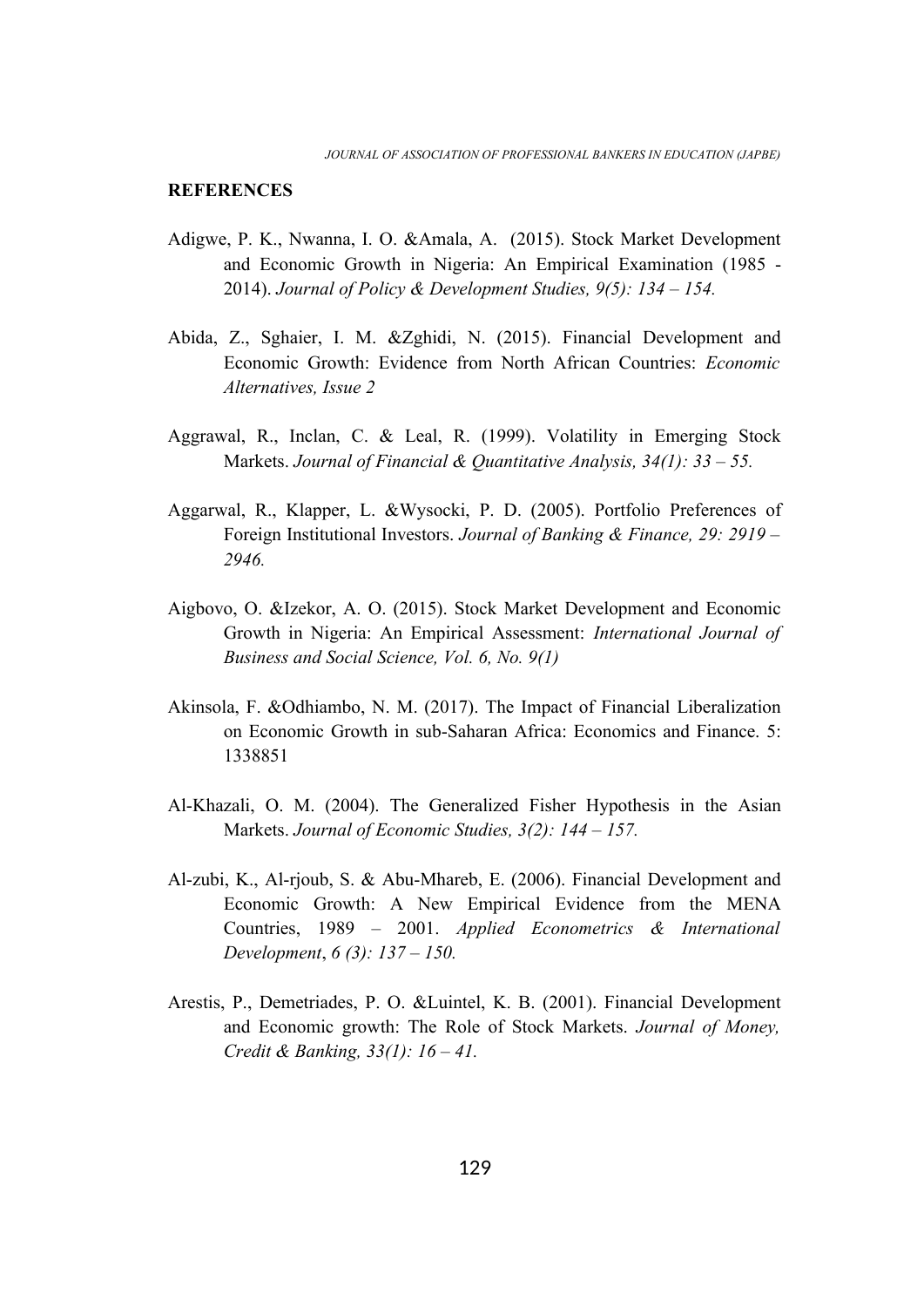- Auzairy, N. A., Ahmad, R. & Ho, C. S. F. (2011). The Impact of Stock Market Liberalization and Macroeconomic Variables on Stock Market Performances. *International Conference on Financial Management and Economic, 11: 358 – 362.*
- Azmeh, C., Al Samman, H. &Mouselli, S. (2017). The Impact of Financial Liberalization on Economic Growth: The Indirect Link. *International Business Management 11 (6): 1289 – 1297.*
- Bakaert, G., Harvey, C. R. &Lundblad, C. T. (2003). Equity Market Liberalization in Emerging Markets. *The Journal of Financial Research, XXVI(3): 275 – 299.*
- Demirguc-Kunt, A. & Levine, R. (1996). Stock Markets, Corporate Finance, and Economic Growth: An Overview. *The World Bank Economic Review, 10(2): 223 – 239.*
- Ezeoha, A., Ogamba, E. &Onyiuke, N. O. (2009). Stock Market Development and Private Investment Growth in Nigeria. *Journal of Sustainable Development in Africa*, *11 (2): 20 – 35.*
- Ferson, W. E. & Harvey, C. R. (1993). The Risk and Predictability of International Equity Returns. *The Review of Financial Studies, 6(3): 527 – 566.*
- Grabel, I. (1995). Assessing the Impact of Financial Liberalization on Stock Market Volatility in Selected Developing Countries. *The Journal of Development Studies, 31(6): 903 – 917.*
- Greenwood, J. & Smith, B. D. (1997). Financial Markets in Development, and the Development of Financial Markets. *Journal of Economic Dynamics & Control, 21: 145 – 181.*
- Gupta, R. &Basu, P. K. (2008). Portfolio Optimization in the Indian Stock Market – Industry Sector Analysis. *Delhi Business Review, 9(1): 21 – 30.*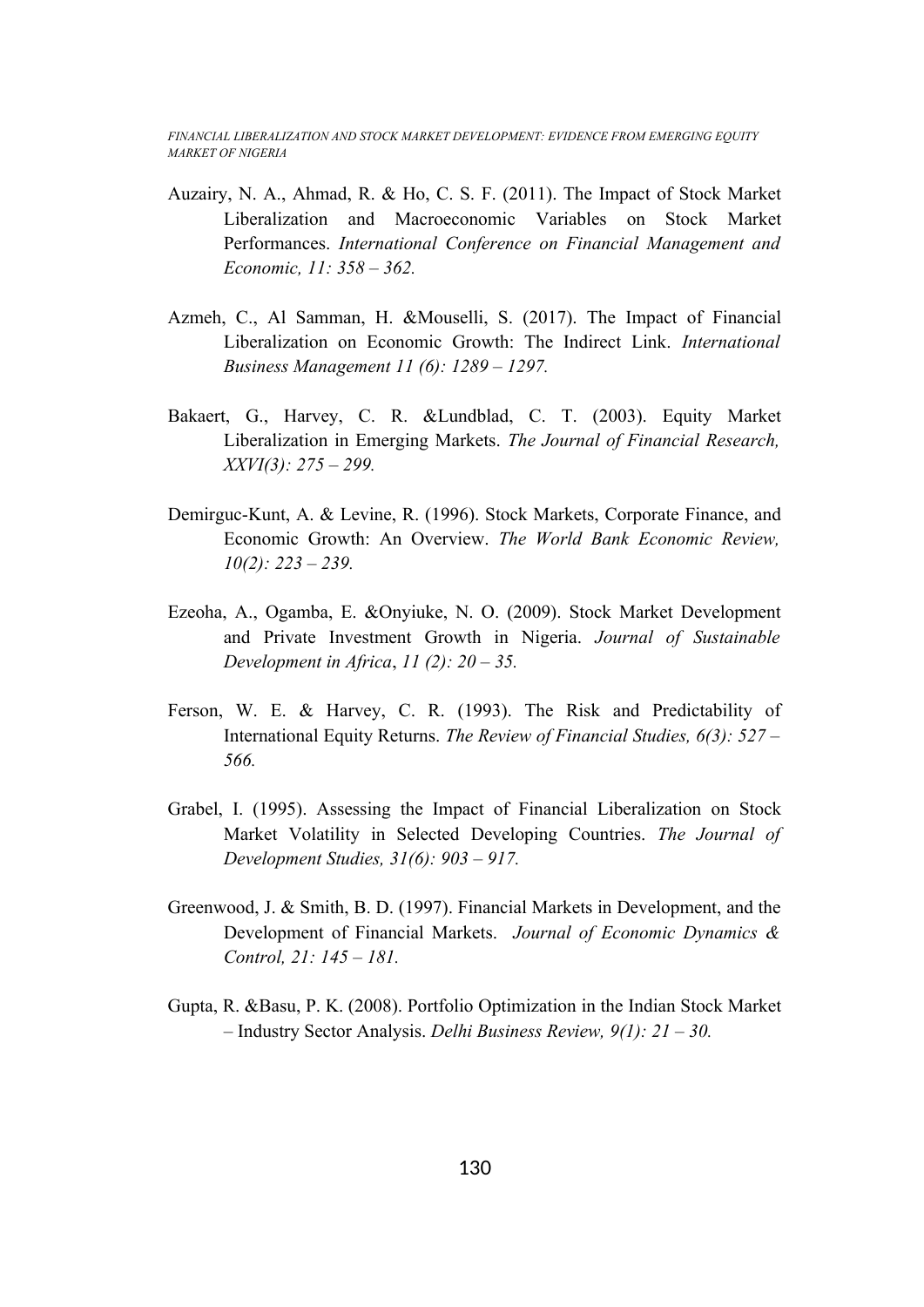- Haider, M. A., Khan, M. A., Saddique, S. &Hashmi, S. H. (2017). The Impact of Stock Market Performance on Foreign Portfolio in China. *International Journal of Economics and Financial Issues, 7(2), 460-468*
- Hassan, A., Babafemi, O. D. &Jakada, A. H. (2016) Financial Markets Development and Economic Growth in Nigeria: Evidence from VECM Approach. *International Journal of Applied Economic Studies, Vol. 4, Issue 3.*
- Harvey, C. R. (1995). Predictable Risk and Returns in Emerging Markets. *The Review of Financial Studies, 8(3): 773 – 816.*
- Henry, P. B. (2000). Stock Market Liberalization, Economic Reform, and Emerging Market Equity Prices. *The Journal of Finance, IX(2): 529 – 564.*
- Hunter, D. M. (2006). The Evolution of Stock Market Integration in the Post-Liberalization Period – A Look at Latin America. Journal of International Money & Finance, 25: 795 – 826.
- Josiah, M., Samson, A. A. &Akpeti, O. E. (2012). Capital Market as a Veritable Source of development in Nigerian Economy. *Journal of Accounting & Taxation, 4 (11): 7 – 18.*
- Kawakatsu, H. & Morey, M. R. (1999). An Empirical Examination of Financial Liberalization and the Efficiency of Emerging Market Stock Prices. *The Journal of Financial Research, XXII(4): 386 – 411.*
- Kim, E. H. &Singal, V. (2000a). Stock Market Openings: Experience of Emerging Economies. *Journal of Business, 73(1): 25 – 66.*
- Kim, E. H. &Singal, V. (2000b). The Fear of Globalizing Capital Markets. *Emerging Market Review, 1: 183 – 198.*
- King, R. G. & Levine, R. (1993). Finance and Growth: Schumpeter Might be Right. *The Quarterly Journal of Economics, 108(3): 717 – 737.*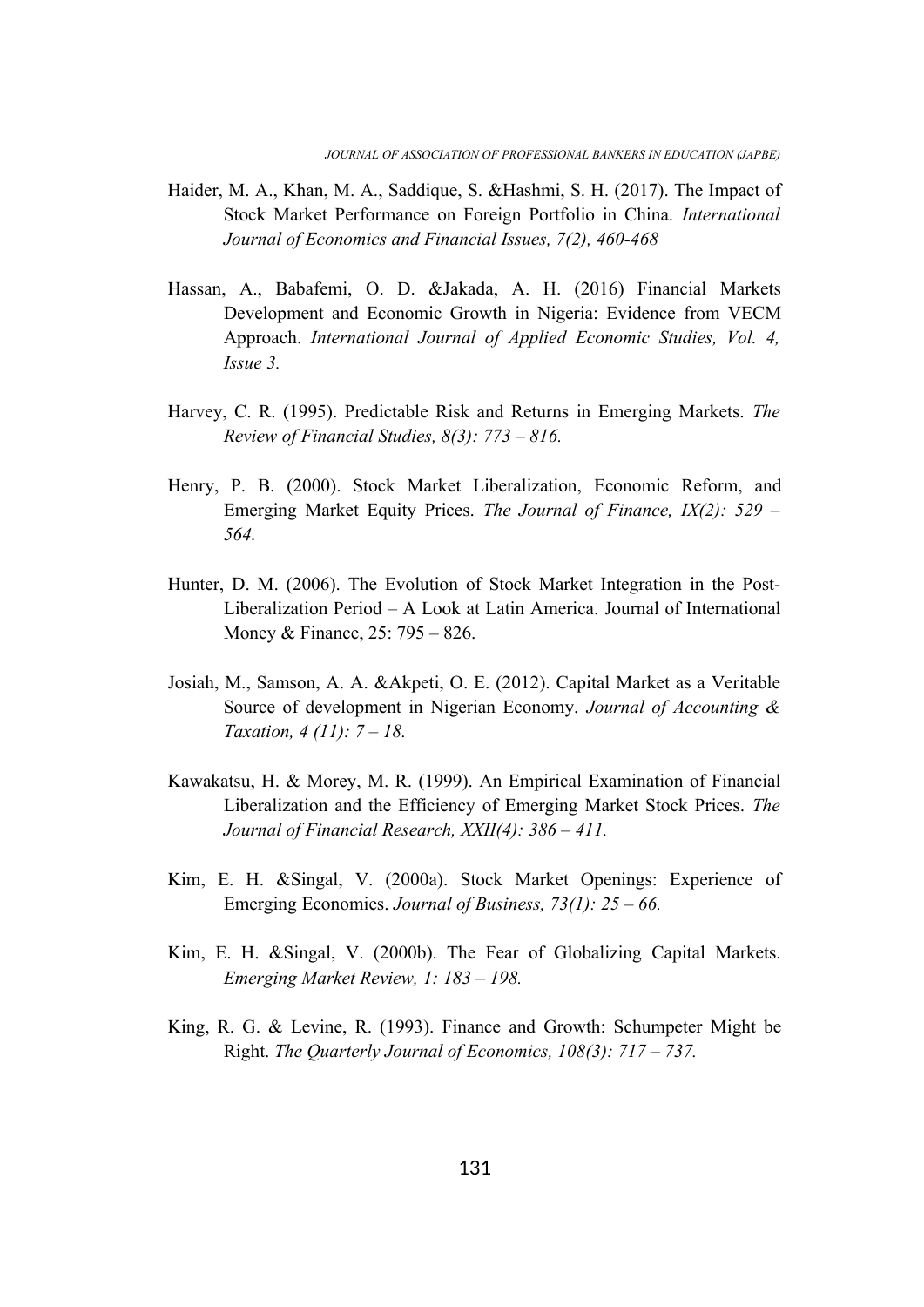- Klenow, P. J. & Rodriguez-Clare, A. (1997). Economic Growth: A Review Essay. *Journal of Monetary Economics, 40: 597 – 617.*
- Lawal, N. A. &Okunola, O. E. (2012). Stock Prices, Stock Market Operations and Nigerian Growth: A Granger Causality Modelling. *Global Advanced Research Journal of Management and Business Studies, 1(10): 375 – 383.*
- Levine, R. &Zervos, S. (1998). Capital Control Liberalization and Stock Market Development. *World Development, 26(7): 1169 – 1183.*
- Levine, R. (1991). Stock Market, Growth and Tax Policy. *The Journal of Finance, XLVI (4): 1445 – 1465.*
- Levine, R. (1997). Financial Development and Economic Growth: Views and Agenda. *Journal of Economic Literature, XXXV: 688 – 726.*
- Levine, R., Loayza, N. & Beck, T. (2000). Financial Intermediation and Growth Causality and Causes. *Journal of Monetary Economics, 46: 31 – 77.*
- Li, Q. (2002). Market Opening and Stock Market Behavior: Taiwan's Experience. *International Journal of Business and Economics, 1(1): 9 – 15.*
- Maduka, A. C. &Onwuka, K. C. (2013). Financial Market Structure and Economic Growth: Evidence from Nigeria Data. *Asian Economic and Financial Review, 3(1): 75 – 98*
- Mckinnon, R. I. & Pill, H. (1996). Credible Liberalization and International Capital flows: The "Over-borrowing Syndrome". *National Bureau of Economic Research (NBER): 7 – 50.*
- Miles, W. (2002). Financial Deregulation and Volatility in Emerging Equity Markets. *Journal of Economic Development, 27(2): 113 – 126.*
- Ngongang, E. (2015). Financial Development and Economic Growth in Sub-Saharan Africa: A Dynamic Panel Data Analysis: *European Journal of Sustainable Development, 4, 2, 369-378*
- Njogo, B. O. and Ogunlowore, A. J.(2014). Impact of Nigerian Financial Markets on the Economic Growth. *International Journal of Financial Markets, Vol. 1, No. 3: 77-82.*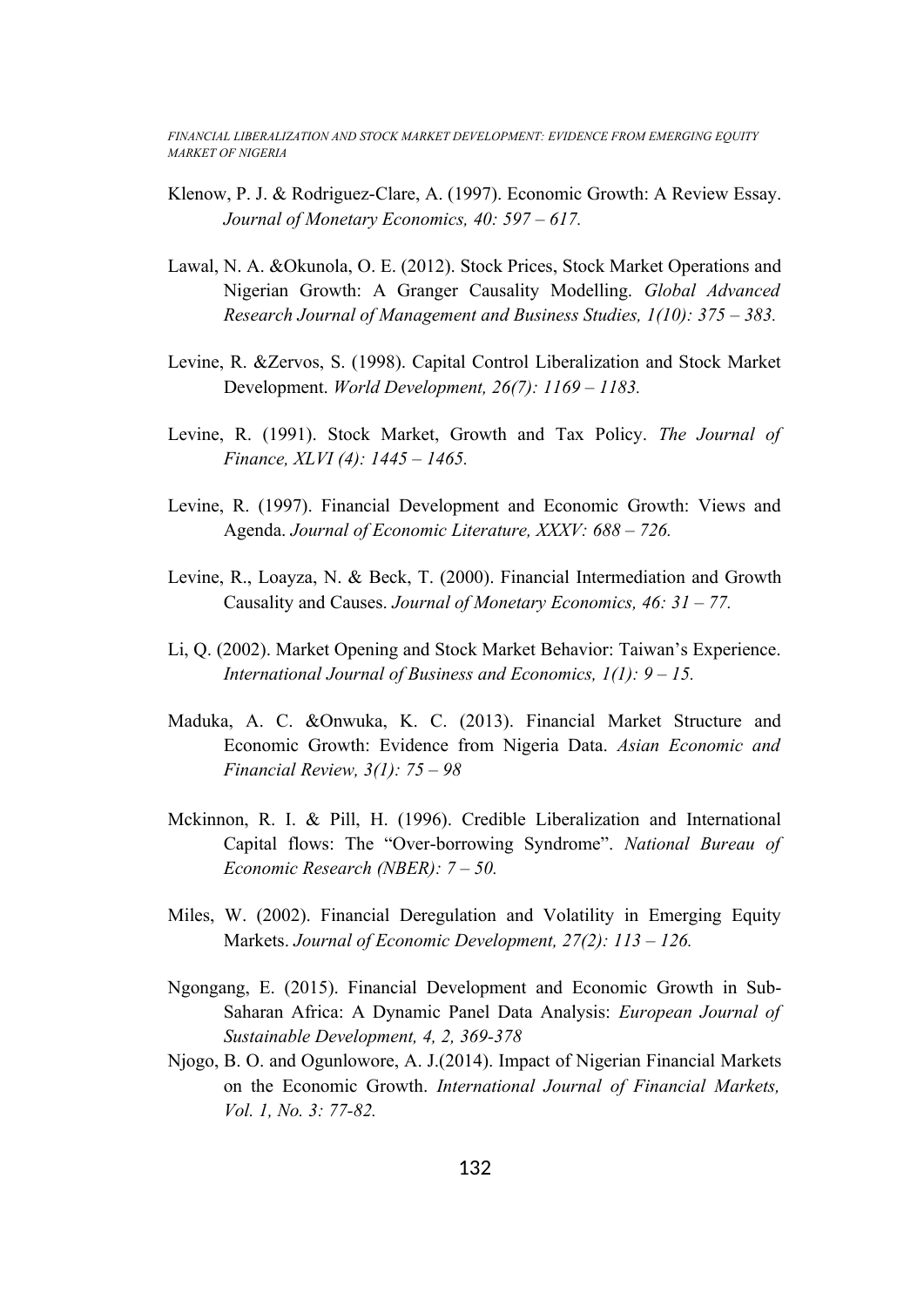- Odo, S. I, Anoke, C. I. &Onyeisi, O. S. (2017). Capital Market Indicators and Economic Growth in Nigeria: An Autoregressive Distributed Lag (ARDL) Model. *Asian Journal of Economics, Business and Accounting, 2(3): 1-16. No. AJEBA 32549*
- Okoye, V. O. &Nwisienyi, K. J. (2013). The Capital Market Contributions towards Economic Growth and Development: The Nigerian Experience. *Global Advanced Research Journal of Management & Business Studies, 2 (2): 120 – 125.*
- Olokoyo, F. O. &Ogunnaike, O. O. (2011). An Empitical Analysis of the Effect of Stock Market Crisis on Economic Growth: The Nigerian Case. *ACTA UniversitatisDanubius, 7(4): 172 – 186.*
- Orji, A., Ogbuabor, J. E. & Anthony-Orji, O. I. (2015), Financial Liberalization and Economic Growth in Nigeria: *An Empirical Evidence. International Journal of Economics and Financial Issues, 5(3), 663-672*
- Puryan, V. (2017). The Causal Relationship between Economic Growth, Banking Sector Development and Stock Market Development in Selected Middle-East and North African Countries. *International Journal of Economics and Financial Issues 7(3), 575-580*
- Quixima, Y. & Almeida, A. (2014). Financial Development and Economic Growth in a Natural Resource Based Economy: *Evidence from Angola: FEP Working Papers, n. 542*
- Schwert, G. W. (1990a). Stock Volatility and the Crash of '87. The Review of Financial Studies, 3(1): 77 – 102.
- Schwert, G. W. (1990b). Indexes of U.S. Stock Prices from 1802 to 1987. Journal of Business, 63(3): 399 – 407.
- Yartey, C. A. (2008). The Determinants of Stock Market Development in Emerging Economies: Is South Africa Different?.*IMF Working Paper,WP/08/32.*

## **Appendix**

Dependent Variable: SMD